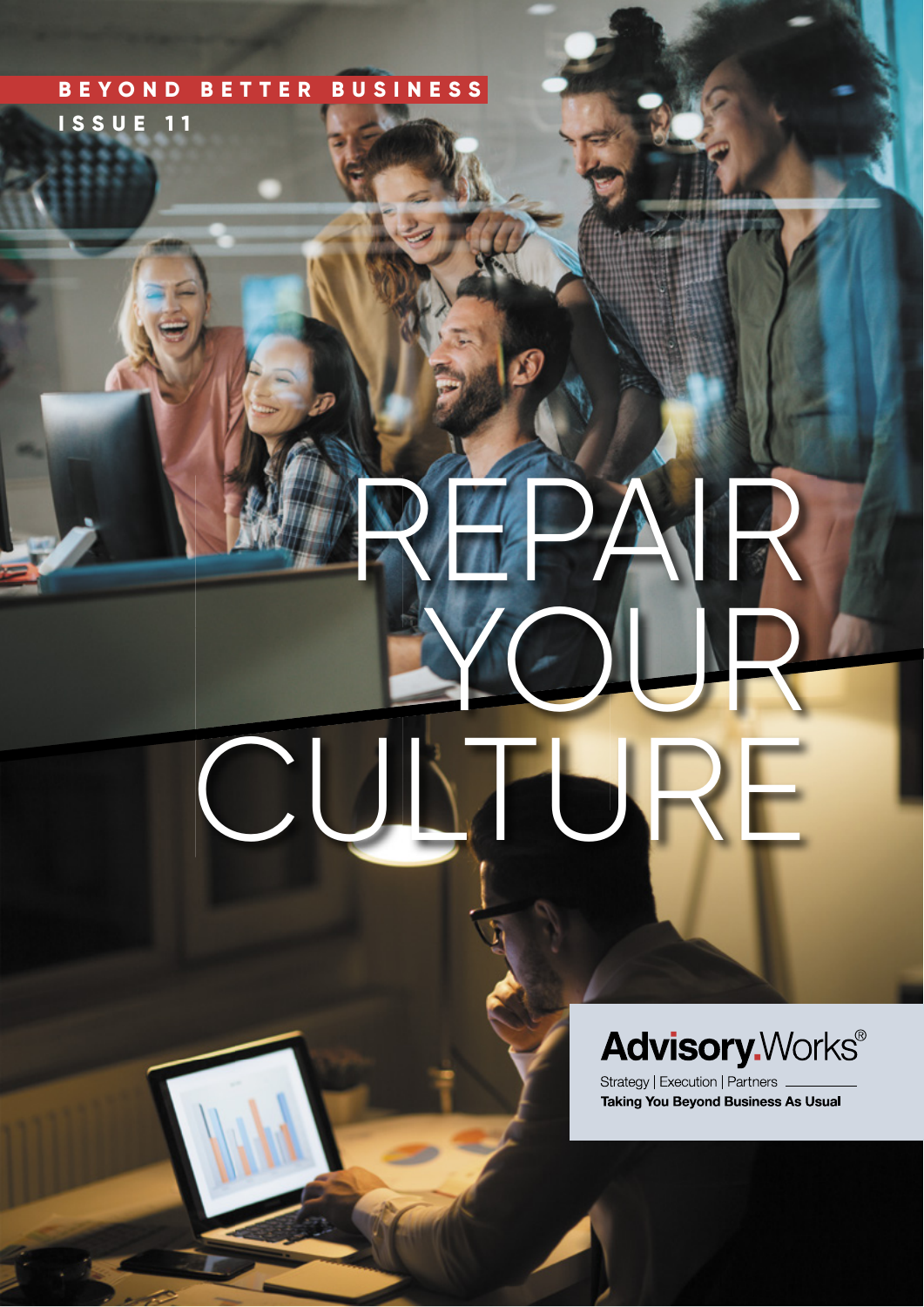## When confronted with Covid, many began to fundamentally rethink how they approach their work – and their lives.

When forced to slow down, spend more time at home, and confront even briefly the spectre of our mortality, working for a company without guiding values or a sense of meaningful work was a psychic confrontation that many weren't expecting, and it motivated some meaningful changes.

This sweeping reevaluation has fed into the phenomenon dubbed 'The Great Resignation' – a wave of quitting across the USA and UK in 2021. It was (and continues to be) driven by a broad spread of factors: the failure of some employers to remunerate staff to a living standard; the treatment of workers as 'dispensable'; burn-out; challenges to our collective resilience; and better employment and self-employment opportunities elsewhere, especially as more aligned to people's values.

While New Zealand only saw a minor echo of this Great Resignation, we've still seen dissatisfaction filter through at both the macro and micro level. Disappointment at a lack of a guiding vision, adequate development opportunities, or a way to make a meaningful contribution has caused many to rethink who they choose to work with and give their brief, precious time for. Others have decided that the work itself is worthy, but the 9-5 office life – with the grind of a commute, and time away from home and family – needs to be redressed.

The feedback we're hearing from the market – from leaders across industries and at all levels – is that the idea of reestablishing a workplace culture is taking high precedence. While some have maintained relatively strong contact across the 24 months of the pandemic, even the most hands-on workplaces are struggling to restore a sense of connectedness and coherence. Many of those who have been working from home are now confronted with the idea of getting back into the office and reconnecting with old colleagues and newcomers; of returning to the environment they left without falling into the same well-worn but uninspired paths.

Our conversations have circled around the need to restore and re-vamp those workplace cultures that have suffered as a result of digital-led engagement over the last two years. Reinvigorating your workplace culture after two years is no mean feat. It's not achieved with band-aids; a morning tea shout or round of drinks on a Friday night, or buying a pool table and bean bags for the break room. We are social animals, and there are large distances that have to be covered to bring everyone together again.

Repairing a workplace culture that's suffered from absence is not nearly as difficult as turning around a toxic one, though the process is similar. We've developed a method that regenerates a workplace culture in 90 days through carefully designed activities and workshops, and a planned series of actions that continue to keep the fires lit after. What separates 'team building' from 'culture reignition' is deliberate, intentional collaborations across your team – both as workers, and as people. It's in sharing experiences and having safe, meaningful conversations about where each of us wants to be going. It's in starting and fostering bigger conversations about how life is

right now and the journeys your people are on. This is the only way to repair it.

Restoring a culture also means re-thinking how we work and we're seeing the urgent question of what benefit offices bring to an organisation's ability to deliver on its offerings and values. Organisations that have invested considerably in expensive infrastructure, offices, meeting rooms and real estate will understandably want to take advantage of the spaces they've cultivated.

Some are enthusiastic about returning to shared workspaces and fired up by in-person collaboration, as well as the prospect of getting some space from the squeeze of multiple work-from-home situations. Others are comfortable and more productive working from the comfort of their home or remote offices, and have more time in the day returned to them; they're happier as a result.

The only clear path forward is one that answers the question of what solutions will best enable your team and your values. We must then return to the heart of strategy.

The need to adapt and evolve is pressing, and different approaches are necessary. But this isn't new information. Leaders must put aside their assumptions about what makes a great working environment, and confront the reality that the best option for their people and their organisation's success can and should contain elements of hybrid work. The structure and grounding of in-person meetings can reinforce value, and culture does suffer with absence. But the '9-5 at the desk' norm is gone.

It's estimated that the pandemic has accelerated digital working environments by about a decade. The technology is unquestionably there; enterprises have been powered by remote workers for decades and it's enabled their scale and success. When your team is on the same journey as you – living its values, fighting for its vision of better – then everyone understands the importance of their part, no matter where they are. If you've cultivated and led your team effectively, you won't need to look over their shoulders. Learn to relinquish control and embrace your team – wherever they are.

Only when we have a living, thriving workplace culture powered by engaging core values do our organisations – and our people – really come into their finest forms. Open communication and Ownership are the foundation of repairing, enhancing and reinforcing your culture. This is especially true in times of uncertainty, when we need guiding principles for our behaviours, goals and boundaries.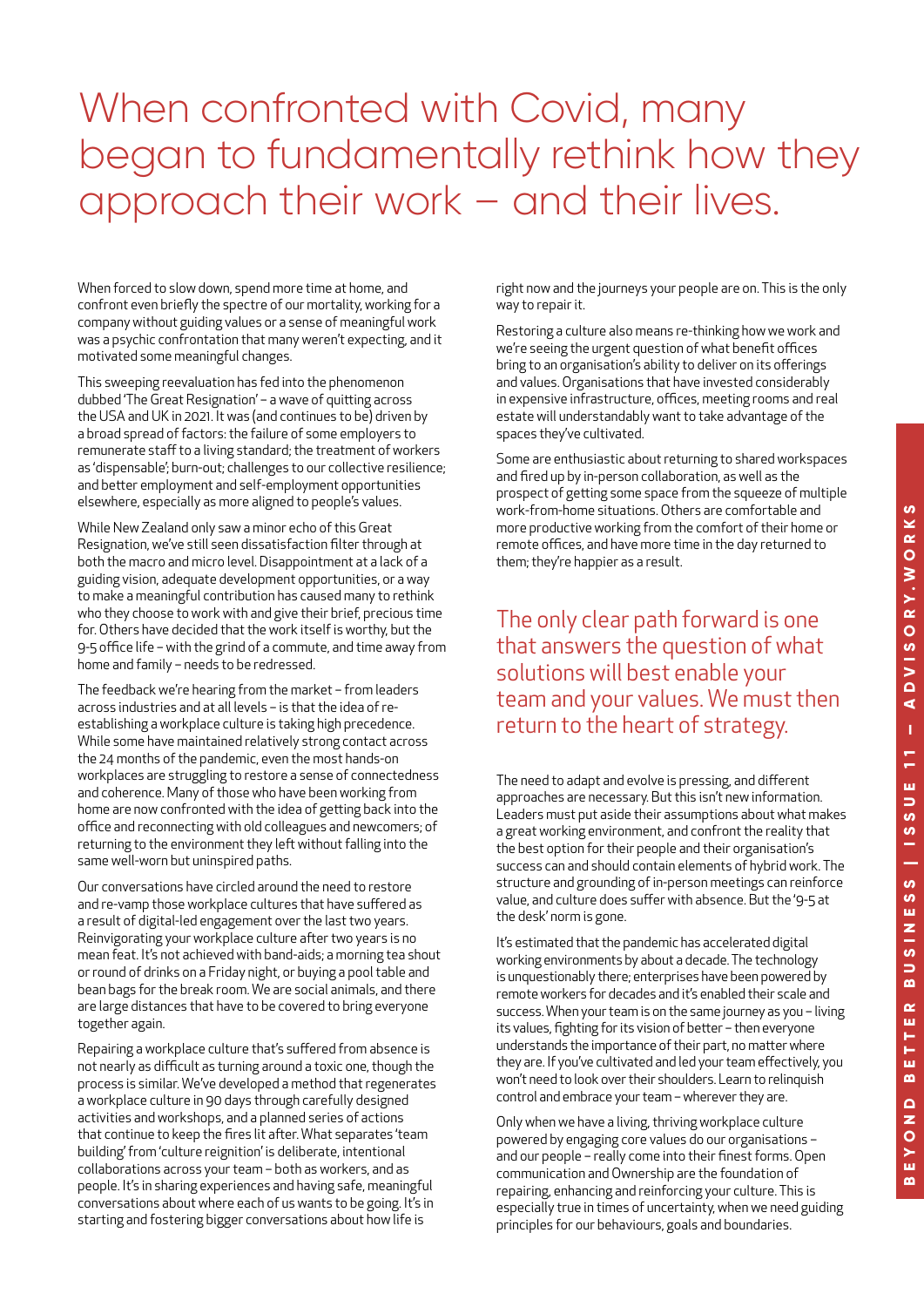## ONE VITAL STAT. . .90%

According to Harvard Business Review, nine out of every 10 employers surveyed said they were planning on adopting a hybrid working model for their knowledge workers in 2022.

Catalysed by enforced work-from-home practices and the uptake of digital workspaces, the need for a physical workplace has lost its urgency in some roles and industries and may not have as important a place in the future of work.

In-person workspaces foster collaboration and ideation, and help fulfi l important social needs. Getting the hybrid balance right will take some work - but when it's done well, and according to your organisation's values and goals, it can accelerate your returns.

## READ

It's the Manager: Moving From Boss to Coach by Jim Clifton and Jim Harter

#### *"People don't leave their employers; they leave their bosses."*

Gallup concluded that, despite all the world's incredible advancements in the science of management over the last thirty years, management practices were still very much stuck in the past. The need to adapt and transform how and why we work according to the realities of the 21st century has never been more urgent and necessary.

Responding to this idea, Jim Clifton and Jim Harter released their work to re-shape management and address the changing needs of work.

With some 70% of the variance in team engagement determined solely by the manager, their book shows leaders how to engage the potential of every team member and drive an organisation's purpose-led growth.

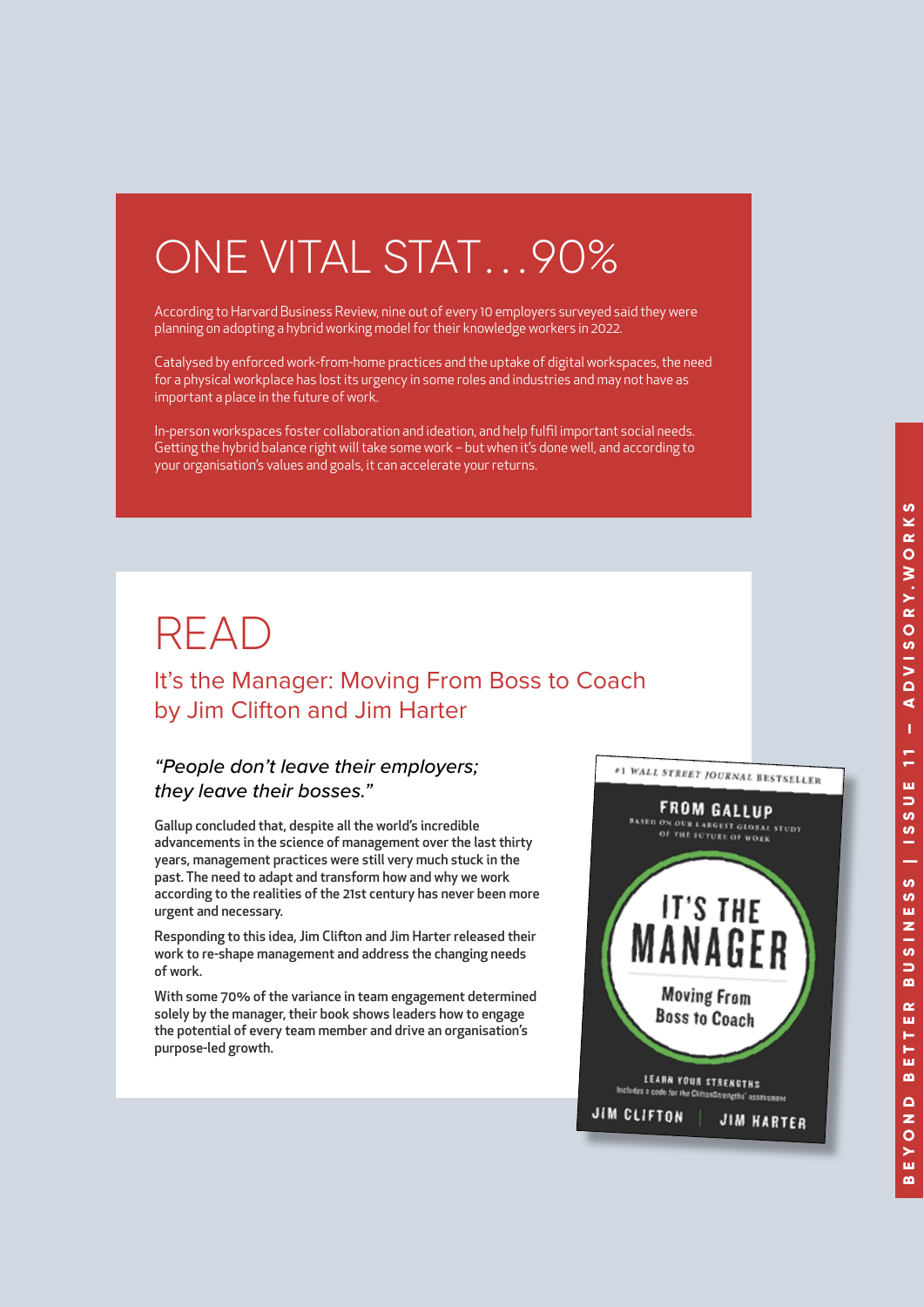## ONE VITAL TOOL — CULTURE TURNAROUND PLAN

By utilising the simple red light/green light system, we've designed this tool to make it clear how on track you are towards understanding your purpose, your direction, and your workplace's cultural score. Only by knowing your current state can you understand what needs to happen to repair your workplace culture.

Make your way down this spreadsheet, and shade the cells red if you're off track, and green if you're on track. There is no room for middle ground on this one; you've either got it nailed, or you don't.

We've started with E-DISC, Meeting cadences/Agendas, Core Values and Purpose, etc. – these form the foundation of a strong leadership-helmed culture.

It is important that you define cultural projects or actions that are unique to your organisation and the challenges or opportunities you face. A broad brush is not the approach. Foundations need to be in place, sure, but a culture is unique to your business and the projects designed to over time rebuild your connectedness and collaboration need to be designed unique to you too.

How do you decide these? Consult your teams. Many of the answers are waiting to be communicated to you if you are willing to listen. Survey your teams, get the data, discuss the feedback and communicate your decisions (two ways).

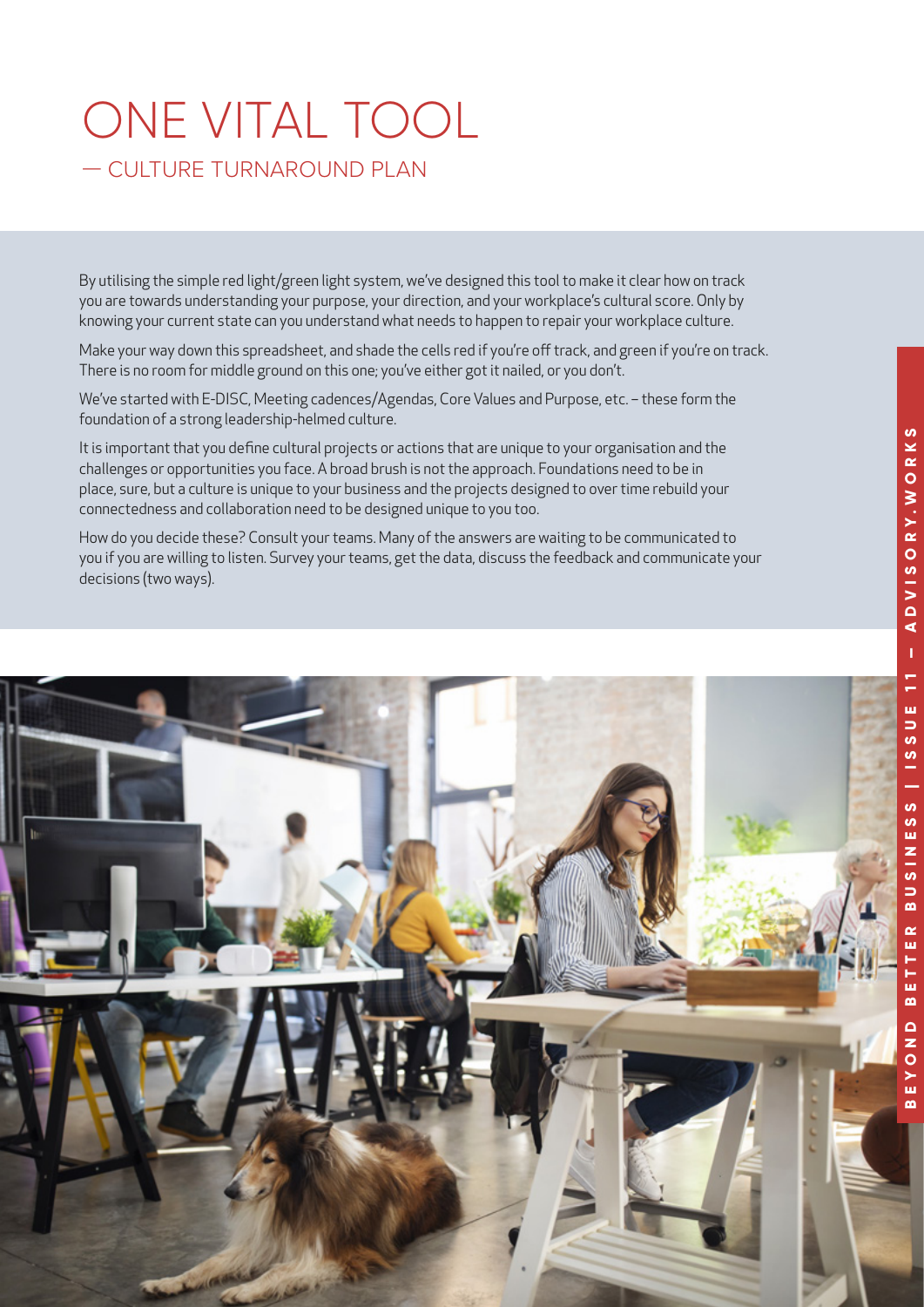## INTENTIONALISED CULTURE PLAN

Give the categories a red or green rating based on how your business is performing in these areas. Schedule the items against a planned timeline with a 12 month deadline.

| <b>CORE CULTURE ITEMS</b>         |  |
|-----------------------------------|--|
| $E-DISC$                          |  |
| MEETING CADENCES/AGENDAS          |  |
| <b>CORE VALUES</b>                |  |
| <b>CORE PURPOSE</b>               |  |
| COMMUNICATION                     |  |
| PEOPLE & CULTURE STRATEGY CHARTER |  |
| WHAT MATTERS MOST TO EMPLOYEES    |  |
| <b>EMPLOYEE VALUE PROPOSITION</b> |  |

| <b>RECURRING EVENTS</b>    |  |
|----------------------------|--|
| 90 DAY REVIEWS (QUARTERLY) |  |
| <b>ANNUAL REVIEWS</b>      |  |
| MONTHLY COACHING           |  |
| <b>WEEKLY "CHECK IN"</b>   |  |

| <b>INTERNAL NPS RESPONSE PROJECTS</b> |  |
|---------------------------------------|--|
|                                       |  |
|                                       |  |
|                                       |  |

| <b>EMPLOYEE ENGAGEMENT RESPONSE PROJECTS</b> |  |
|----------------------------------------------|--|
|                                              |  |
|                                              |  |
|                                              |  |

| <b>SPECIAL FOCUS ITEMS</b>         |  |
|------------------------------------|--|
| <b>LEADERSHIP TRAINING</b>         |  |
| <b>RECRUITMENT</b>                 |  |
| TEAM STRUCTURE/STRATEGIC HR        |  |
| INDIVIDUAL METRICS AND PERFORMANCE |  |

| <b>CULTURAL SCORES</b>   |  |
|--------------------------|--|
| <b>NPS</b>               |  |
| ENGAGEMENT               |  |
| OTHER (UNIQUE INDICATOR) |  |